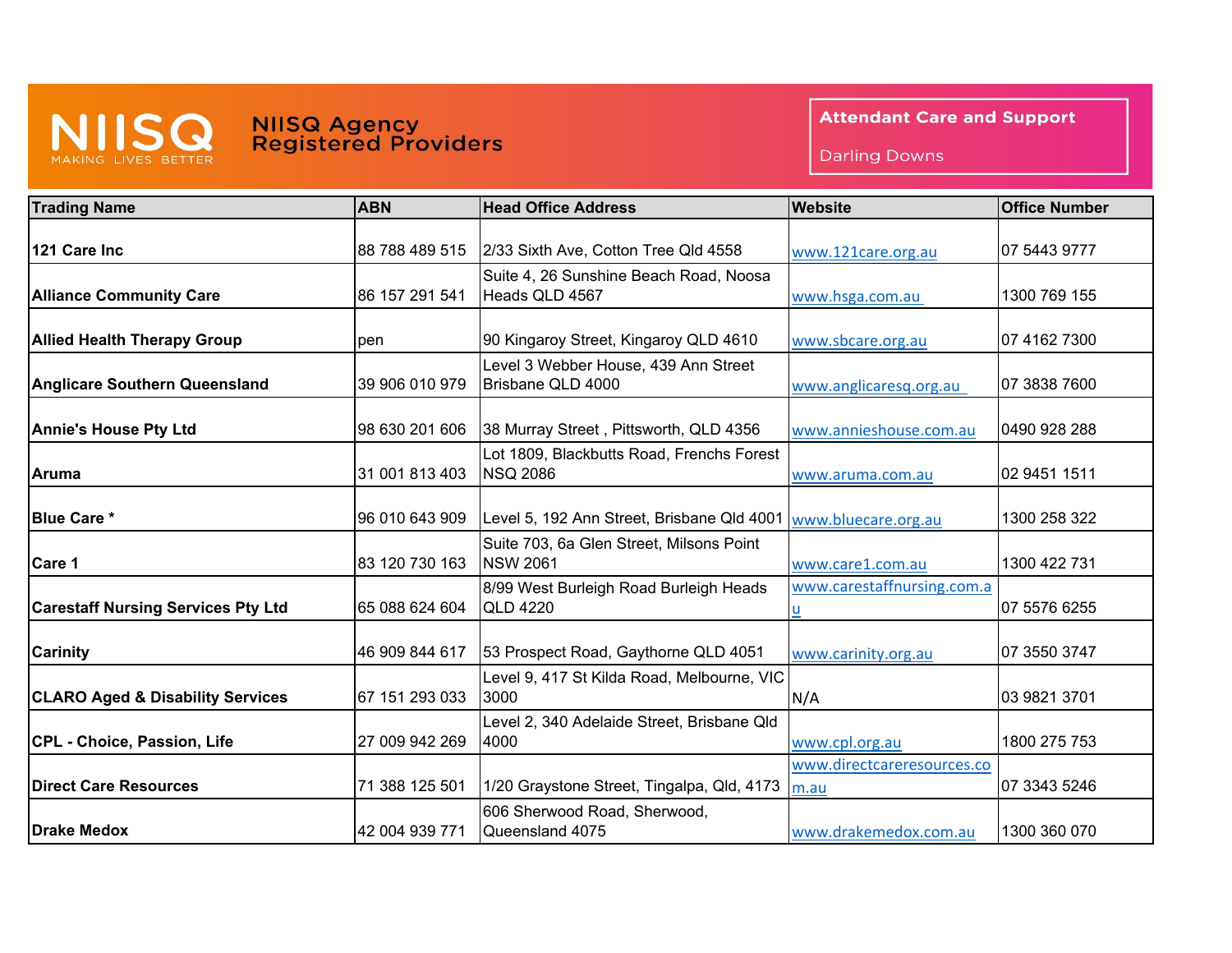| <b>Fairhaven Support Services Toowoomba</b> | 65 102 422 462 | 1 Thomas St, Toowoomba, 4350                              | www.fhcc.com.au             | 1800 870 170    |
|---------------------------------------------|----------------|-----------------------------------------------------------|-----------------------------|-----------------|
|                                             |                | 4/661 Ruthven Street, South Toowoomba                     |                             |                 |
| <b>Focused on Care</b>                      | 31 629 335 539 | Qld 4350                                                  | www.focusedoncare.com.au    | 1300 144 422    |
|                                             |                | Level 1, 100 Ipswich Road, Woolloongabba                  | www.healthcareaustralia.co  |                 |
| <b>Health Care Australia</b>                | 95 108 180 589 | <b>QLD 4102</b>                                           | m.au                        | 1300 422 247    |
|                                             |                |                                                           |                             |                 |
| <b>Health N Home Pty Ltd</b>                | 23 140 988 549 | 6 Mountview Court, Highfields QLD 4352                    | www.healthnhome.com.au      | 0408 993 259    |
| <b>Heart 2 Heart Disability Services</b>    | 74 553 137 240 |                                                           | www.heart2heart.com.au      | 07 4179 0111    |
|                                             |                | Unit 3/7 Dover Drive, Burleigh Heads QLD                  | www.holisticnursingsolution |                 |
| <b>Holistic Nursing Solutions (HNS)</b>     | 37 605 658 893 | 4217                                                      | s.com.au                    | 07 5677 0153    |
|                                             |                | 2/3 Mountbatten Avenue, Main Beach QLD                    | www.homecareaustralia.co    |                 |
| Home Care Australia                         | 12 151 267 319 | 4217                                                      | m.au                        | 1300 769 620    |
|                                             |                | 94 St George's Terrace, St George QLD                     |                             | 07 4625 1742 or |
| Indigicare Connect                          | 41 611 687 293 | 4487                                                      | www.indigicare.com          | 0448 203 154    |
| Individualised Lifestyle Support Services   |                | 86A Logan Reserve Road, Waterford West                    |                             |                 |
| (ILS Services)                              | 87 632 737 332 | Qld                                                       | www.ilsupport.com.au        | 1300 457 728    |
|                                             |                | Level 5/269 Wickham Street, Fortitude                     |                             |                 |
| <b>Interact Australia</b>                   | 47 072 232 083 | Valley, QLD 4006                                          | www.interact.com.au         | 1300 388 873    |
|                                             |                | Unit 4/3368 Pacific Highway, Springwood                   | www.justbettercare.com/bri  |                 |
| <b>Just Better Care Brisbane South/East</b> | 35 616 225 248 | <b>QLD 4127</b>                                           | sbane-south-east-           | 07 3272 9555    |
| <b>McArthur</b>                             | 51 078 078 341 | Level 17, 241 Adelaide Street Brisbane<br><b>QLD 4000</b> | www.mcarthur.com.au         | 07 3211 9700    |
|                                             |                |                                                           |                             |                 |
| North Burnett Care                          | 15 447 329 196 | 90 Kingaroy Street, Kingaroy QLD 4610                     | www.sbcare.org.au           | 07 4162 7300    |
|                                             |                |                                                           |                             |                 |
| <b>One Dream Community</b>                  | 88 625 363 091 | 162 Nerang Street, Southport QLD                          | www.onedream.org.au         | 1800 841 7777   |
|                                             |                | 66 Annerley Road, Woolloongabba, QLD                      |                             |                 |
| <b>Open Minds Australia Ltd</b>             | 19 009 687 030 | 4102                                                      | www.openminds.org.au        | 1300 673 664    |
|                                             |                |                                                           | www.programmed.com.au/c     |                 |
| <b>Programmed Care</b>                      | 17 007 141 531 | Level 1, 333 Collins St Melbourne VIC 3000 are            |                             | 13 10 95        |
|                                             |                |                                                           |                             |                 |
| <b>Queensland Pan Management Services</b>   | 15 447 329 196 | 90 Kingaroy Street, Kingaroy QLD 4610                     | www.sbcare.org.au           | 07 4162 7300    |